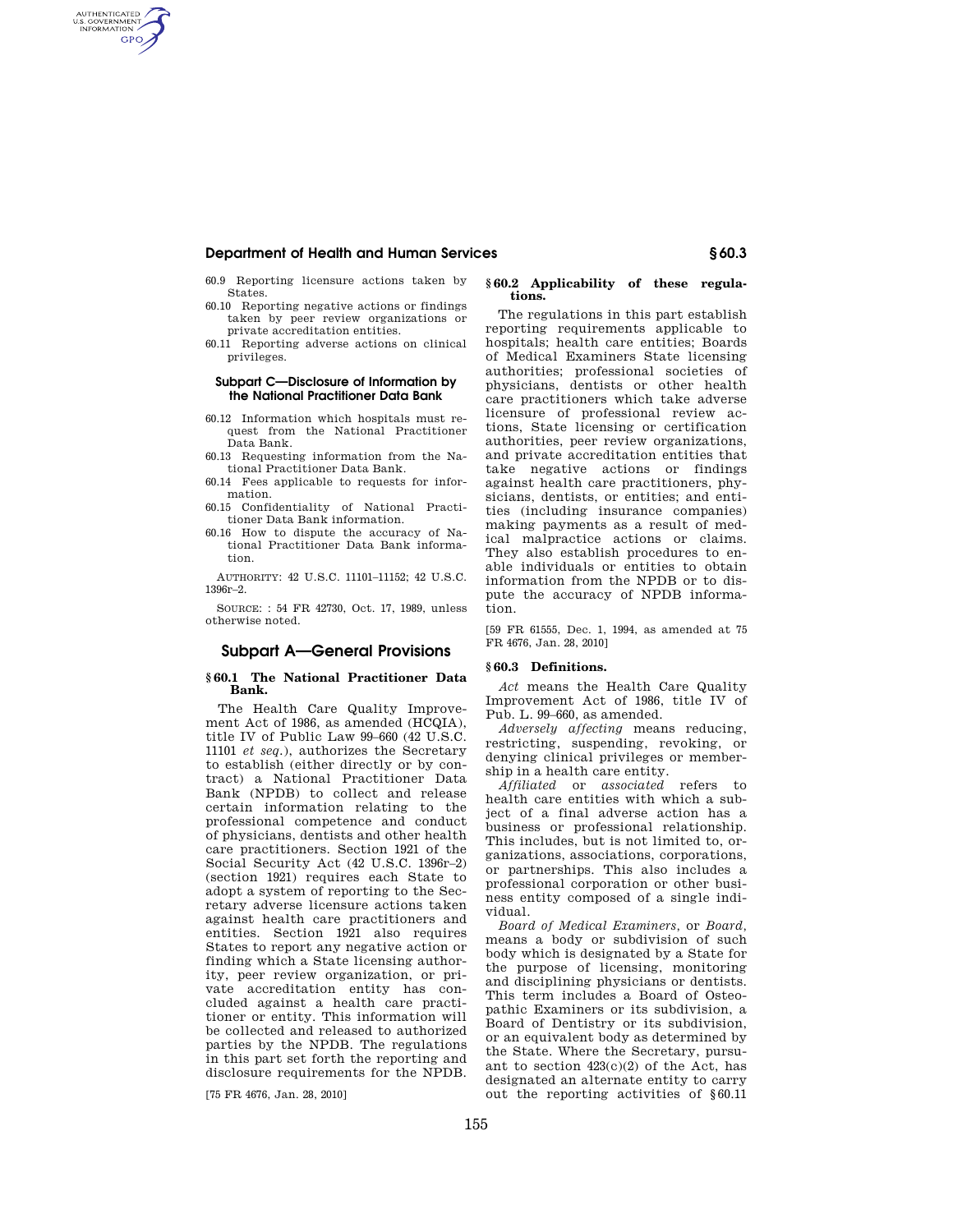due to a Board's failure to comply with §60.8, the term *Board of Medical Examiners* or *Board* refers to this alternate entity.

*Clinical privileges* means the authorization by a health care entity to a physician, dentist or other health care practitioner for the provision of health care services, including privileges and membership on the medical staff.

*Dentist* means a doctor of dental surgery, doctor of dental medicine, or the equivalent who is legally authorized to practice dentistry by a State (or who, without authority, holds himself or herself out to be so authorized).

*Formal peer review process* means the conduct of professional review activities through formally adopted written procedures which provide for adequate notice and an opportunity for a hearing.

*Formal proceeding* means a proceeding held before a State licensing or certification authority, peer review organization, or private accreditation entity that maintains defined rules, policies, or procedures for such a proceeding.

*Health care entity* means:

(a) A hospital;

(b) An entity that provides health care services, and engages in professional review activity through a formal peer review process for the purpose of furthering quality health care, or a committee of that entity; or

(c) A professional society or a committee or agent thereof, including those at the national, State, or local level, of physicians, dentists, or other health care practitioners that engages in professional review activity through a formal peer review process, for the purpose of furthering quality health care.

For purposes of paragraph (b) of this definition, an entity includes: a health maintenance organization which is licensed by a State or determined to be qualified as such by the Department of Health and Human Services; and any group or prepaid medical or dental practice which meets the criteria of paragraph (b).

*Health care practitioner* means an individual other than a physician or dentist, who is licensed or otherwise authorized by a State to provide health care services.

*Hospital* means an entity described in paragraphs  $(1)$  and  $(7)$  of section  $1861(e)$ of the Social Security Act.

*Medical malpractice action or claim*  means a written complaint or claim demanding payment based on a physician's, dentists or other health care practitioner's provision of or failure to provide health care services, and includes the filing of a cause of action based on the law of tort, brought in any State or Federal Court or other adjudicative body.

*Negative action* or *finding* by a State licensing authority, peer review organization, or private accreditation entity means:

(a) A final determination of denial or termination of an accreditation status from a private accreditation entity that indicates a risk to the safety of a patient(s) or quality of health care services;

(b) Any recommendation by a peer review organization to sanction a health care practitioner, physician, or dentist; or

(c) Any negative action or finding that under the State's law is publicly available information and is rendered by a licensing or certification authority, including, but not limited to, limitations on the scope of practice, liquidations, injunctions and forfeitures. This definition excludes administrative fines or citations, and corrective action plans, unless they are:

(1) Connected to the delivery of health care services, or

(2) Taken in conjunction with other licensure or certification actions such as revocation, suspension, censure, reprimand, probation, or surrender.

*Organization name* means the subject's business or employer at the time the underlying acts occurred. If more than one business or employer is applicable, the one most closely related to the underlying acts should be reported as the ''organization name,'' with the others being reported as ''affiliated or associated health care entities.''

*Organization type* means a description of the nature of that business or employer.

*Peer review organization* means an organization with the primary purpose of evaluating the quality of patient care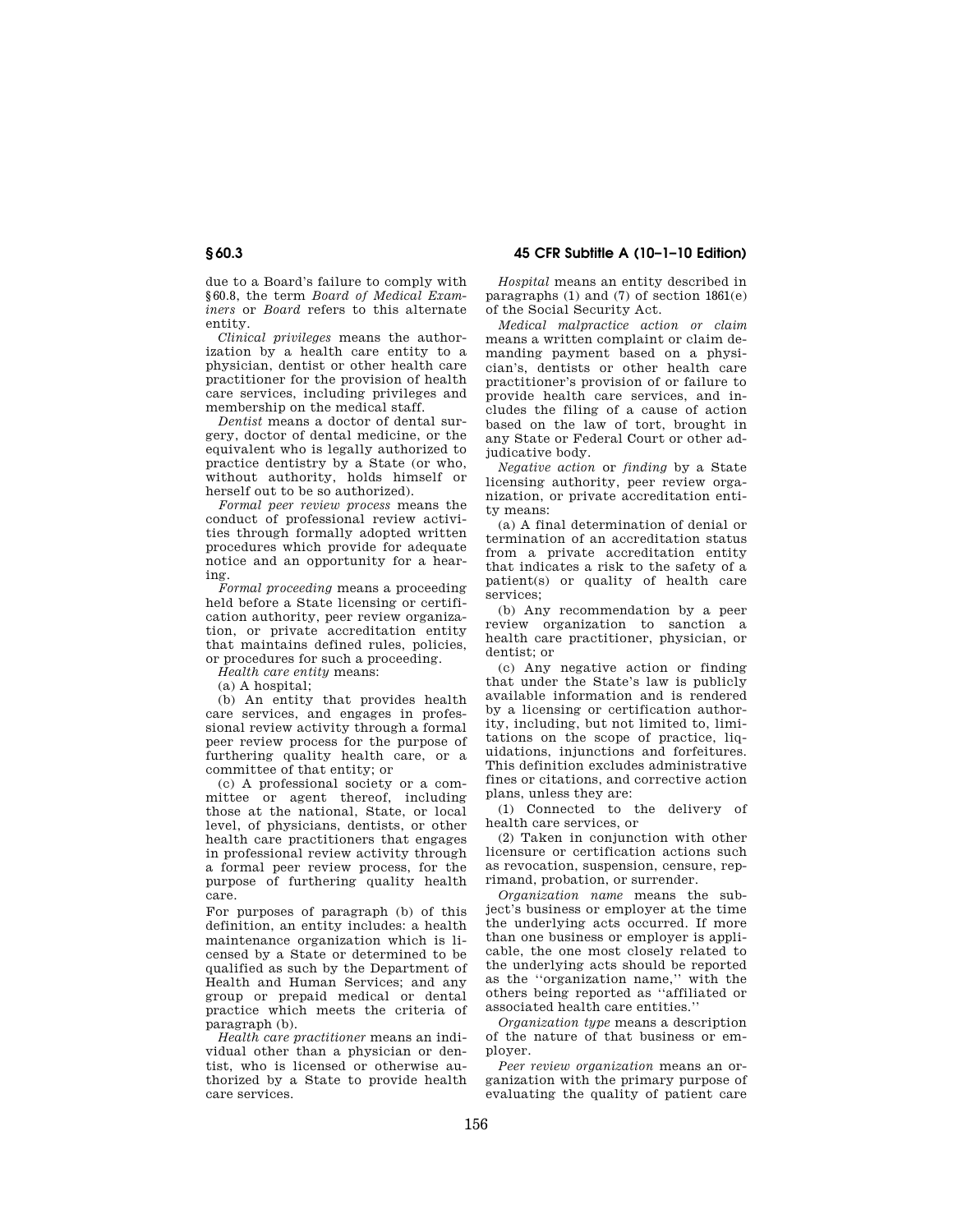## **Department of Health and Human Services § 60.3**

practices or services ordered or performed by health care practitioners, physicians, or dentists measured against objective criteria which define acceptable and adequate practice through an evaluation by a sufficient number of health practitioners in such an area to ensure adequate peer review. The organization has due process mechanisms available to health care practitioners, physicians, and dentists. This definition excludes utilization and quality control peer review organizations described in Part B of Title XI of the *Social Security Act* (referred to as QIOs) and other organizations funded by the Centers for Medicare and Medicaid Services (CMS) to support the QIO program.

*Physician* means a doctor of medicine or osteopathy legally authorized to practice medicine or surgery by a State (or who, without authority, holds himself or herself out to be so authorized).

*Private accreditation entity* means an entity or organization that:

(a) Evaluates and seeks to improve the quality of health care provided by a health care entity;

(b) Measures a health care entity's performance based on a set of standards and assigns a level of accreditation;

(c) Conducts ongoing assessments and periodic reviews of the quality of health care provided by a health care entity; and

(d) Has due process mechanisms available to health care entities.

*Professional review action* means an action or recommendation of a health care entity:

(a) Taken in the course of professional review activity;

(b) Based on the professional competence or professional conduct of an individual physician, dentist or other health care practitioner which affects or could affect adversely the health or welfare of a patient or patients; and

(c) Which adversely affects or may adversely affect the clinical privileges or membership in a professional society of the physician, dentist or other health care practitioner.

(d) This term excludes actions which are primarily based on:

(1) The physician's, dentist's or other health care practitioner's association,

or lack of association, with a professional society or association;

(2) The physician's, dentist's or other health care practitioner's fees or the physician's, dentist's or other health care practitioner's advertising or engaging in other competitive acts intended to solicit or retain business;

(3) The physician's, dentist's or other health care practitioner's participation in prepaid group health plans, salaried employment, or any other manner of delivering health services whether on a fee-for-service or other basis;

(4) A physician's, dentist's or other health care practitioner's association with, supervision of, delegation of authority to, support for, training of, or participation in a private group practice with, a member or members of a particular class of health care practitioner or professional; or

(5) Any other matter that does not relate to the competence or professional conduct of a physician, dentist or other health care practitioner.

*Professional review activity* means an activity of a health care entity with respect to an individual physician, dentist or other health care practitioner:

(a) To determine whether the physician, dentist or other health care practitioner may have clinical privileges with respect to, or membership in, the entity;

(b) To determine the scope or conditions of such privileges or membership; or

(c) To change or modify such privileges or membership.

*Quality Improvement Organization*  means a utilization and quality control peer review organization (as defined in part B of title XI of the Social Security Act) that:

 $(a)(1)$  Is composed of a substantial number of the licensed doctors of medicine and osteopathy engaged in the practice of medicine or surgery in the area and who are representative of the practicing physicians in the area, designated by the Secretary under section 1153, with respect to which the entity shall perform services under this part, or

(2) Has available to it, by arrangement or otherwise, the services of a sufficient number of licensed doctors of medicine or osteopathy engaged in the